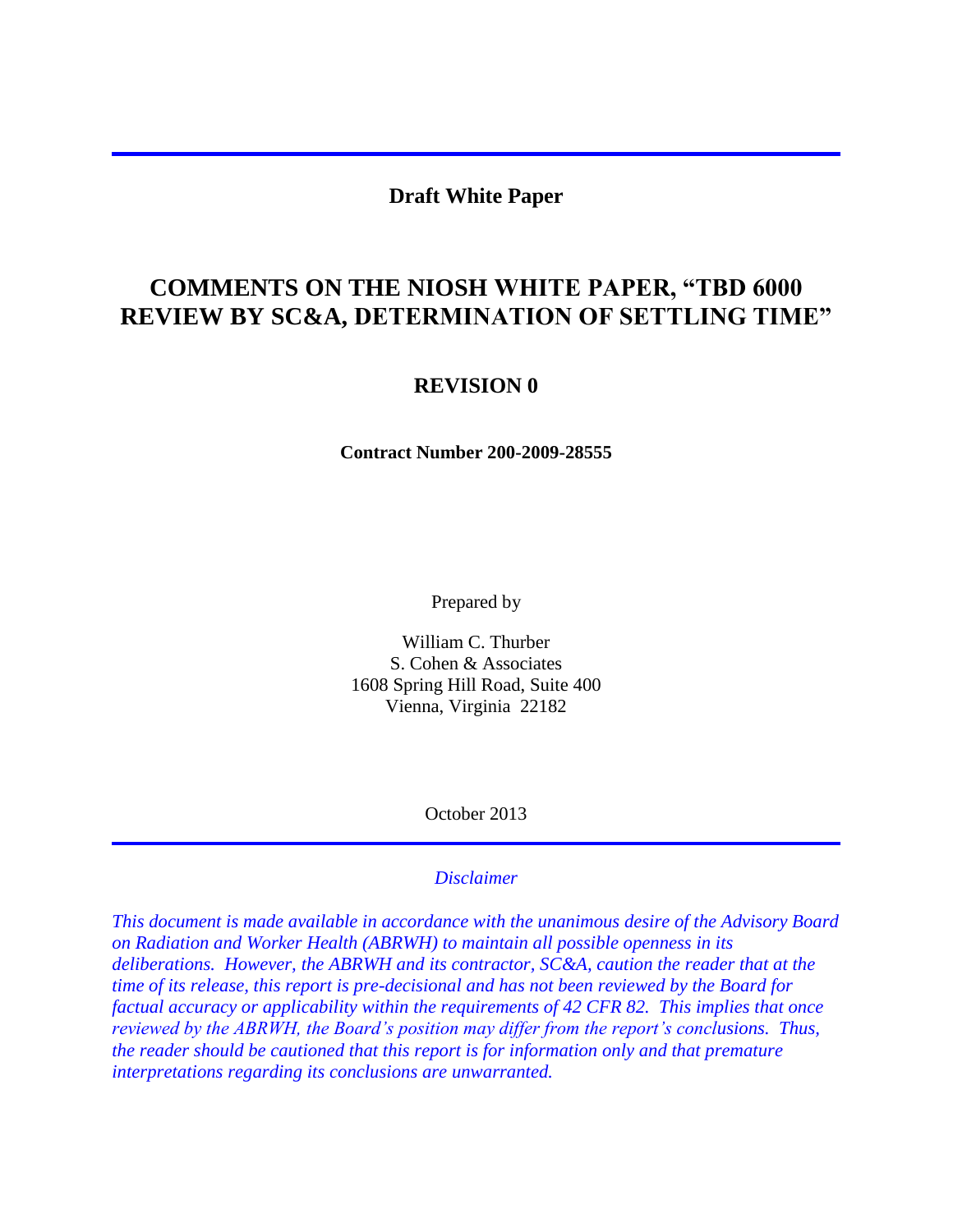| <b>Effective Date:</b> | Revision No. | Document Description: Comments on                  | Page No.    |
|------------------------|--------------|----------------------------------------------------|-------------|
| October 7, 2013        | 0 – Draft    | NIOSH White Paper – Determination of Settling Time | Page 2 of 8 |

| S. Cohen & Associates:                                                                                 | Document Description:                  |
|--------------------------------------------------------------------------------------------------------|----------------------------------------|
|                                                                                                        | <b>Comments on NIOSH White</b>         |
| <b>Technical Support for the Advisory Board on</b>                                                     | Paper – Determination of Settling      |
| <b>Radiation &amp; Worker Health Review of</b>                                                         | Time                                   |
| <b>NIOSH Dose Reconstruction Program</b>                                                               | <b>Effective Date:</b>                 |
|                                                                                                        | Draft – October 7, 2013                |
|                                                                                                        | <b>Revision No.:</b>                   |
|                                                                                                        | $0$ – Draft                            |
| <b>Comments on the NIOSH White Paper, "TBD 6000</b><br>Review by SC&A, Determination of Settling Time" | Page 2 of 8                            |
|                                                                                                        | Supersedes:                            |
| Date:<br>William C. Thurber                                                                            | N/A                                    |
| Date:<br>John Stiver, MS, CHP                                                                          | Reviewer:<br>John Mauro<br>John Stiver |

#### **Record of Revisions**

| <b>Revision</b> | <b>Effective</b> | <b>Description of Revision</b> |  |  |
|-----------------|------------------|--------------------------------|--|--|
| <b>Number</b>   | Date             |                                |  |  |
| $0$ (Draft)     | 10/07/2013       | Initial issue                  |  |  |
|                 |                  |                                |  |  |
|                 |                  |                                |  |  |
|                 |                  |                                |  |  |
|                 |                  |                                |  |  |
|                 |                  |                                |  |  |
|                 |                  |                                |  |  |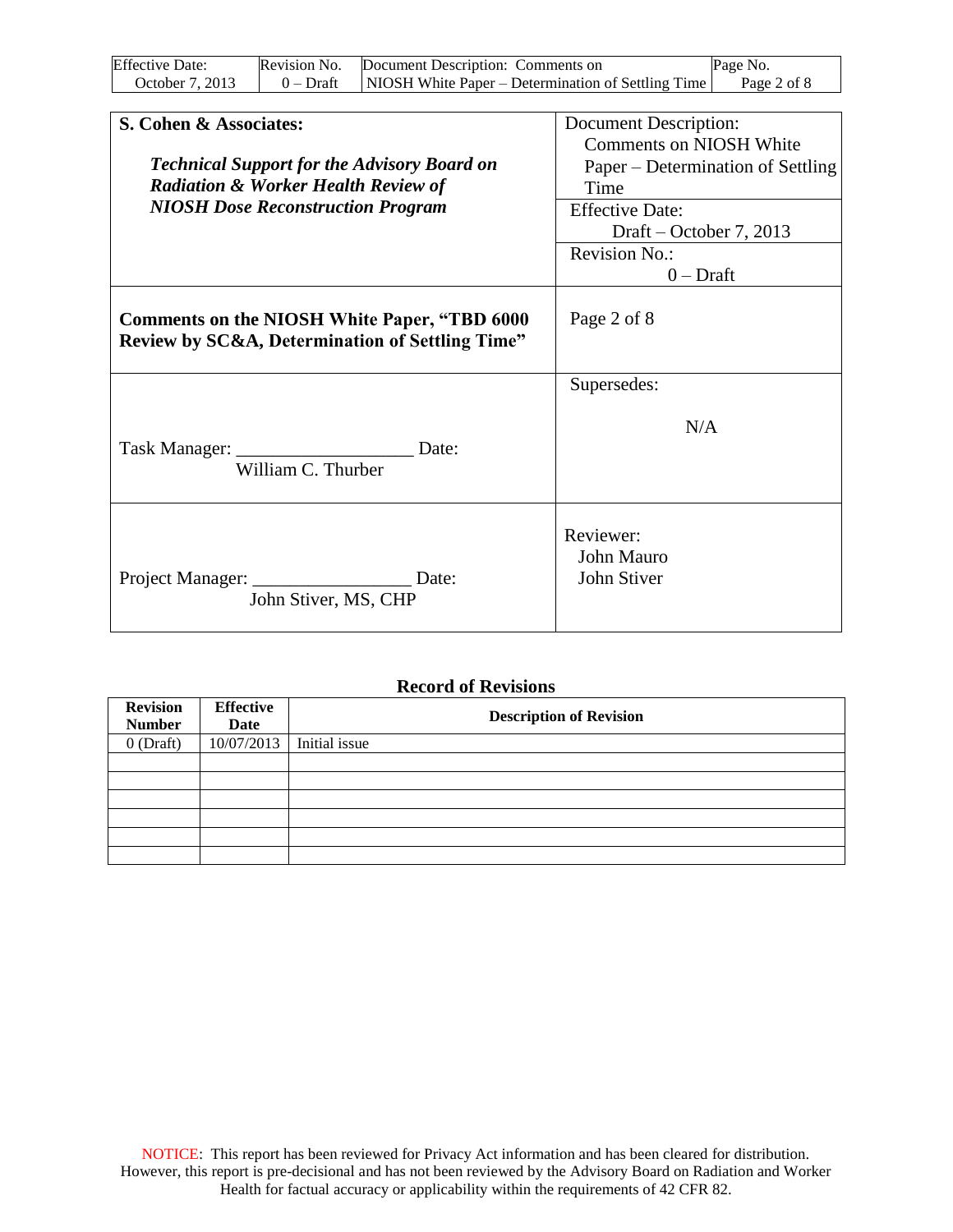| <b>Effective Date:</b> | Revision No. | Document Description: Comments on                  | Page No.    |
|------------------------|--------------|----------------------------------------------------|-------------|
| October 7, 2013        | 0 – Draft    | NIOSH White Paper – Determination of Settling Time | Page 3 of 8 |

### **TABLE OF CONTENTS**

| 3.0 |  |
|-----|--|
|     |  |
| 5.0 |  |
|     |  |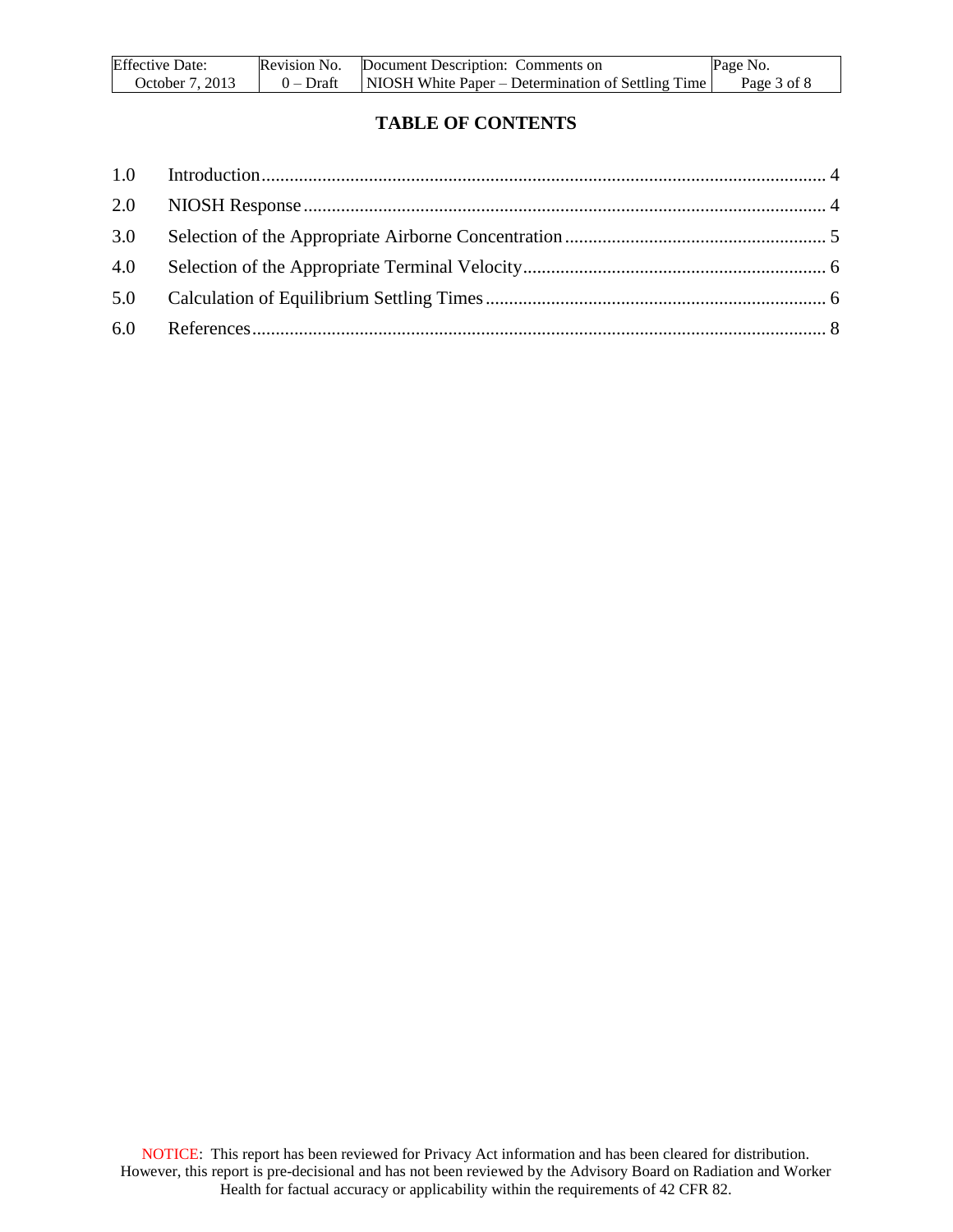| <b>Effective Date:</b> | Revision No. Document Description: Comments on                   | Page No.    |
|------------------------|------------------------------------------------------------------|-------------|
| October 7, 2013        | $0$ – Draft   NIOSH White Paper – Determination of Settling Time | Page 4 of 8 |

## **Comments on the NIOSH White Paper "TBD 6000 Review by SC&A, Determination of Settling Time"**

### <span id="page-3-0"></span>**1.0 INTRODUCTION**

SC&A has been tasked on numerous recent occasions with reviewing dose reconstructions, site profiles, and a petition evaluation report that relied on Battelle-TBD-6000 (Battelle 2011) to provide the bases for completed dose reconstructions or possible future dose reconstructions. These reviews provided additional insight into how TBD-6000 is used in practice and revealed some potential issues associated with using that document that were not apparent when the document was originally reviewed and proposed changes were discussed. Based on this recent experience, SC&A provided supplementary comments on TBD-6000 (SC&A 2013). One of the areas discussed in SC&A 2013 was the appropriateness of using a terminal settling velocity of 0.00075 m/s for small diameter particles and assuming that equilibrium between particle settling and removal was achieved in 30 days or less.

SC&A concluded that:

*The assumption that equilibrium between deposition and removal processes is reached in 30 days as specified in TBD-6000 should be re-examined. The analyses presented here based on average settling rates in Main Bay of the Hanford Melt Plant Building indicate that 33–37 days are required to reach equilibrium based on 24 hr/day of settling and 40–44 days based on 12.4 hr/day of settling. The 95th percentile of the 15 Main Bay samples is 69 days to reach equilibrium. Based on these calculations, the claimant-favorable approach would be to use a value of 70 days to achieve an equilibrium surface concentration where the rate of deposition equals the rate of removal. However, if the settling time for dust is 12.4 hr, the time to reach equilibrium would increase by 20% suggesting an upper bound of 84 days.* 

### <span id="page-3-1"></span>**2.0 NIOSH RESPONSE**

 $\overline{a}$ 

In August 2013, NIOSH issued a response in which they questioned the calculational approach taken by SC&A to estimate equilibrium settling times for airborne particles (NIOSH 2013). NIOSH recalculated equilibrium settling times for both Simonds Saw and Steel and the Hanford Melt Plant Building (Adley 1952). We will focus here on the Adley data, since they represent a more comprehensive dataset.<sup>1</sup>

In the August 2013 White Paper, NIOSH used the following equation to calculate the equilibrium settling time:

<sup>&</sup>lt;sup>1</sup> We have some questions about the appropriateness of using data from Simonds Saw and Steel. As described in SRBD 023579 – *Summary Report of Three Surveys* – air samples taken before and after the floor was washed with a high pressure hose showed little difference. This suggests that much of the contamination was embedded in the surface rather than simply deposited on the surface.

NOTICE: This report has been reviewed for Privacy Act information and has been cleared for distribution. However, this report is pre-decisional and has not been reviewed by the Advisory Board on Radiation and Worker Health for factual accuracy or applicability within the requirements of 42 CFR 82.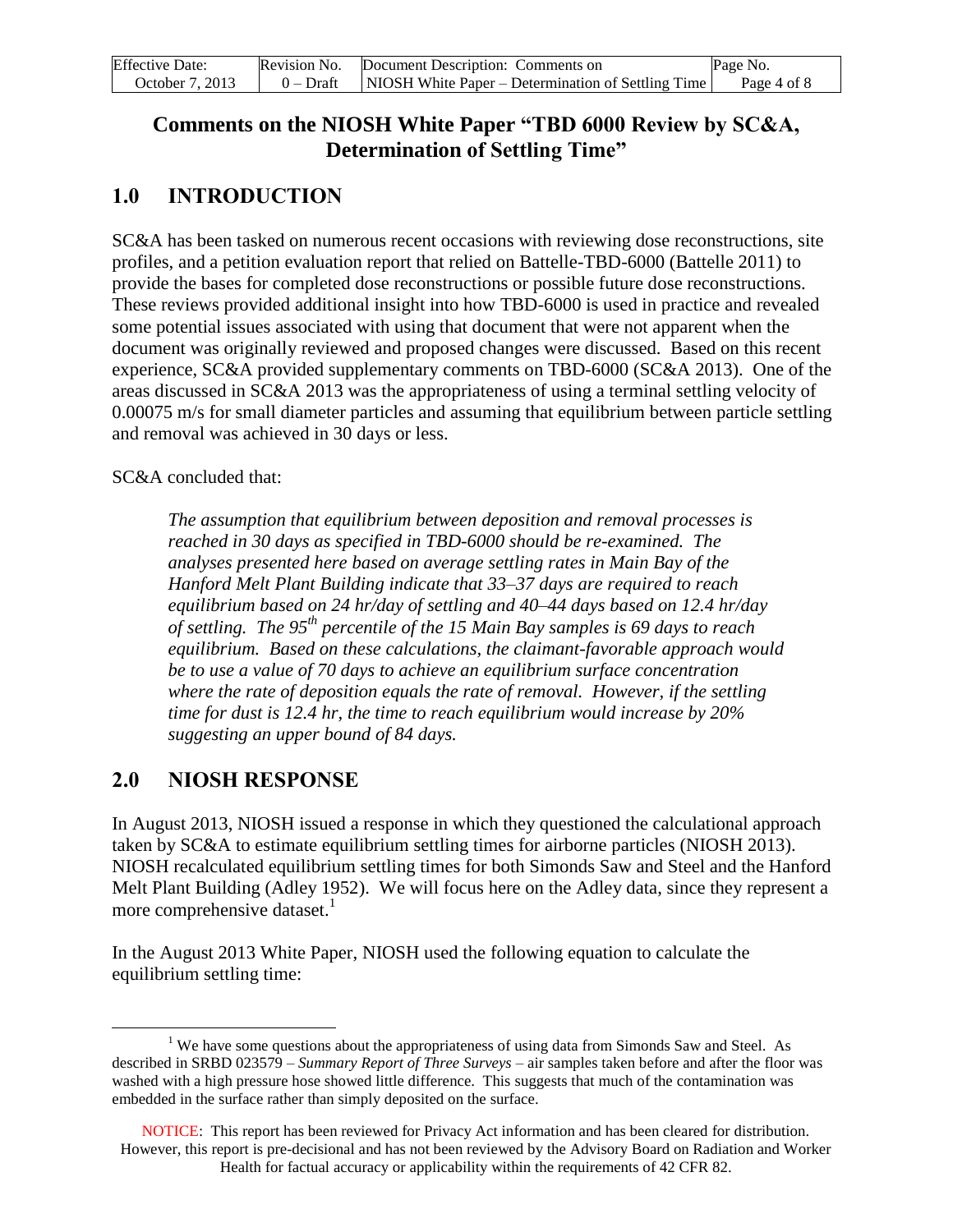| <b>Effective Date:</b> | Revision No. | Document Description: Comments on                  | Page No.    |
|------------------------|--------------|----------------------------------------------------|-------------|
| October 7, 2013        | 0 – Draft    | NIOSH White Paper – Determination of Settling Time | Page 5 of 8 |

Settling time = Surface contamination  $\div$  airborne concentration  $\div$  0.00075 m/s

In this equation,  $0.00075$  m/s is the theoretical terminal settling velocity for  $5-\mu$  AMAD spherical particles. For the Hanford Melt Plant, "surface contamination" was based on plate settling data from Table XIII of Adley. The settling data, listed in units of mg/ft $^{2}$ /day, were multiplied by the applicable number of days the plate was exposed and converted to  $\mu$ g/m<sup>2</sup>. From the 20 plate samples (office samples omitted), NIOSH developed statistics for the geometric mean, the average, and the  $95<sup>th</sup>$  percentile assuming a lognormal distribution. It should be noted that this procedure combines plate settling results from the shop, the furnace room, the burnout room, and the main bay area, even though each of these areas were structurally separate and experienced different ventilation conditions. NIOSH results are included in Table 1 (extracted from Table 1 of NIOSH 2013).

|  |  |  | Table 1. Equilibrium Settling Time - Hanford Melt Plant |  |  |  |
|--|--|--|---------------------------------------------------------|--|--|--|
|  |  |  |                                                         |  |  |  |

| <b>Distribution Parameter</b> | <b>Surface Contamination</b><br>$(\mu g/m^2)$ | <b>Airborne Concentration</b><br>$\mu$ g/m <sup>3</sup> | <b>Settling Days</b> |  |  |  |
|-------------------------------|-----------------------------------------------|---------------------------------------------------------|----------------------|--|--|--|
| Geometric Mean                | 1,839,873                                     | 534                                                     |                      |  |  |  |
| Average                       | 2,350,865                                     | 8.436                                                   | 4.:                  |  |  |  |
| $95th$ Percentile             | 5.645.961                                     | 26.757                                                  |                      |  |  |  |
| $\alpha$ MIQCIT 2012 TO 11 1  |                                               |                                                         |                      |  |  |  |

Source: NIOSH 2013, Table 1

NIOSH calculated the "airborne concentration" using air sampling data included in Tables II through VII of Adley. We have several concerns about this calculation of the "airborne concentration:"

- Adley Table V includes air samples from outdoor burning of uranium, which do not appear relevant to the calculation of settling time based on indoor plate samples
- As with the surface contamination, all air samples are lumped together, even though they were taken in physically separated areas
- Some high concentration air samples do not contribute significantly to surface deposition

We have two additional concerns about the calculation of equilibrium settling times as summarized in Table 1 of the NIOSH White Paper:

- We believe that the airborne value should be adjusted to a time-integrated value, since the deposition on the plates occurred for only a portion of each operating day
- $\bullet$  We question the use of 0.00075 m/s in calculating the settling time

Each of these points is discussed in the ensuing paragraphs.

### <span id="page-4-0"></span>**3.0 SELECTION OF THE APPROPRIATE AIRBORNE CONCENTRATION**

As described above, the air samples from Adley Tables II through VII were used by NIOSH to calculate the airborne concentration. During the period of the air sampling (September 1949

NOTICE: This report has been reviewed for Privacy Act information and has been cleared for distribution. However, this report is pre-decisional and has not been reviewed by the Advisory Board on Radiation and Worker Health for factual accuracy or applicability within the requirements of 42 CFR 82.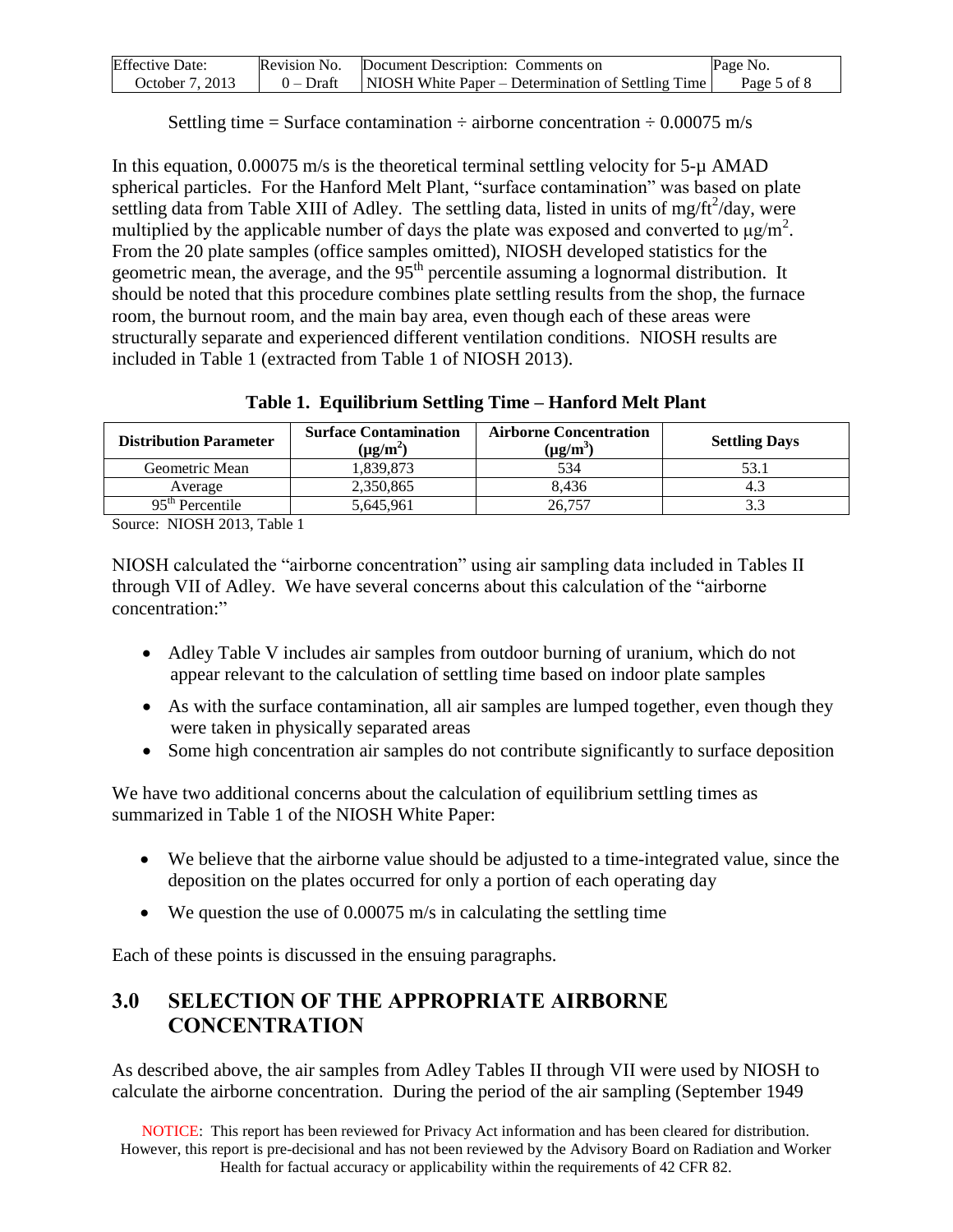| <b>Effective Date:</b> | Revision No. | Document Description: Comments on                  | Page No.    |
|------------------------|--------------|----------------------------------------------------|-------------|
| October 7, 2013        | 0 – Draft    | NIOSH White Paper – Determination of Settling Time | Page 6 of 8 |

through October 1951), the Melt Plant was operating on a single shift basis and the measured concentrations are spot values taken during single shift operation. In order to obtain a timeintegrated value, these spot values must be adjusted. To accomplish this, we assumed that the plant was on a 5-day schedule for 52 weeks per year. We further assumed that, on a daily basis, settling occurred over a 10.7-hour period. This implies that at the start of each shift, the air concentration instantaneously ramps up to the measured value and that it takes about 5 hours after the end of the shift for the concentration to fall to zero (i.e., a particle falling from a height of 10 m at a settling velocity of 0.00052 m/s requires 5.3 hours to reach the surface). Using these assumptions, the measured air concentration multiplier is  $0.32$  (10.7/24  $\times$  260/365 = 0.32).

### <span id="page-5-0"></span>**4.0 SELECTION OF THE APPROPRIATE TERMINAL VELOCITY**

NIOSH assumed that the terminal settling velocity to use in calculating the equilibrium settling time was 0.00075 m/s, the terminal settling velocity for spherical 5-µ AMAD particles. As described in Adley (1952, page 48), the particles were clearly not spherical. Since the goal is to calculate settling times from measured surface concentrations, it is more appropriate to use a settling velocity that takes into account the fact that the actual particles are non-spherical. In its *Supplementary Comments on Revision 01 of Battelle TBD-6000* (SC&A 2013), SC&A provided the basis for adjusting the terminal settling velocity to account for slip between air molecules and for lack of sphericity of the particles. The adjusted settling velocity was 0.00052 m/s.

# <span id="page-5-1"></span>**5.0 CALCULATION OF EQUILIBRIUM SETTLING TIMES**

SC&A has taken essentially the same data as used by NIOSH to develop Table 1 in their August white paper, but modified it based on the foregoing discussion. Rather than lumping all the surface contamination values together and all the airborne values together, as was done by NIOSH, we used disaggregated data based on the rooms or areas where the measurements were made. We also eliminated a few of the airborne values based on descriptions in Adley (1952) as to the relevance of particular values. For example, data for Operation E in the furnace room were eliminated based on a statement in Adley (1952, page 22):

*Thus Operation E is an example of a process that is an exposure to the operator, but is not a contributor to general atmospheric dustiness.* 

The average air concentrations calculated by SC&A are summarized in Table 2. Office data were excluded from this analysis.

All of the measured air concentrations in Table 2 were multiplied by a factor of 0.32 to account for the fact that the Melt Plant was operating and generating dust on a single shift basis. The terminal settling velocity was adjusted to 0.00052 m/s to account for slip and particle shape. Based on the available information, it was not possible to calculate separate air concentrations for winter and spring samples. Calculated equilibrium settling times are summarized in Table 3.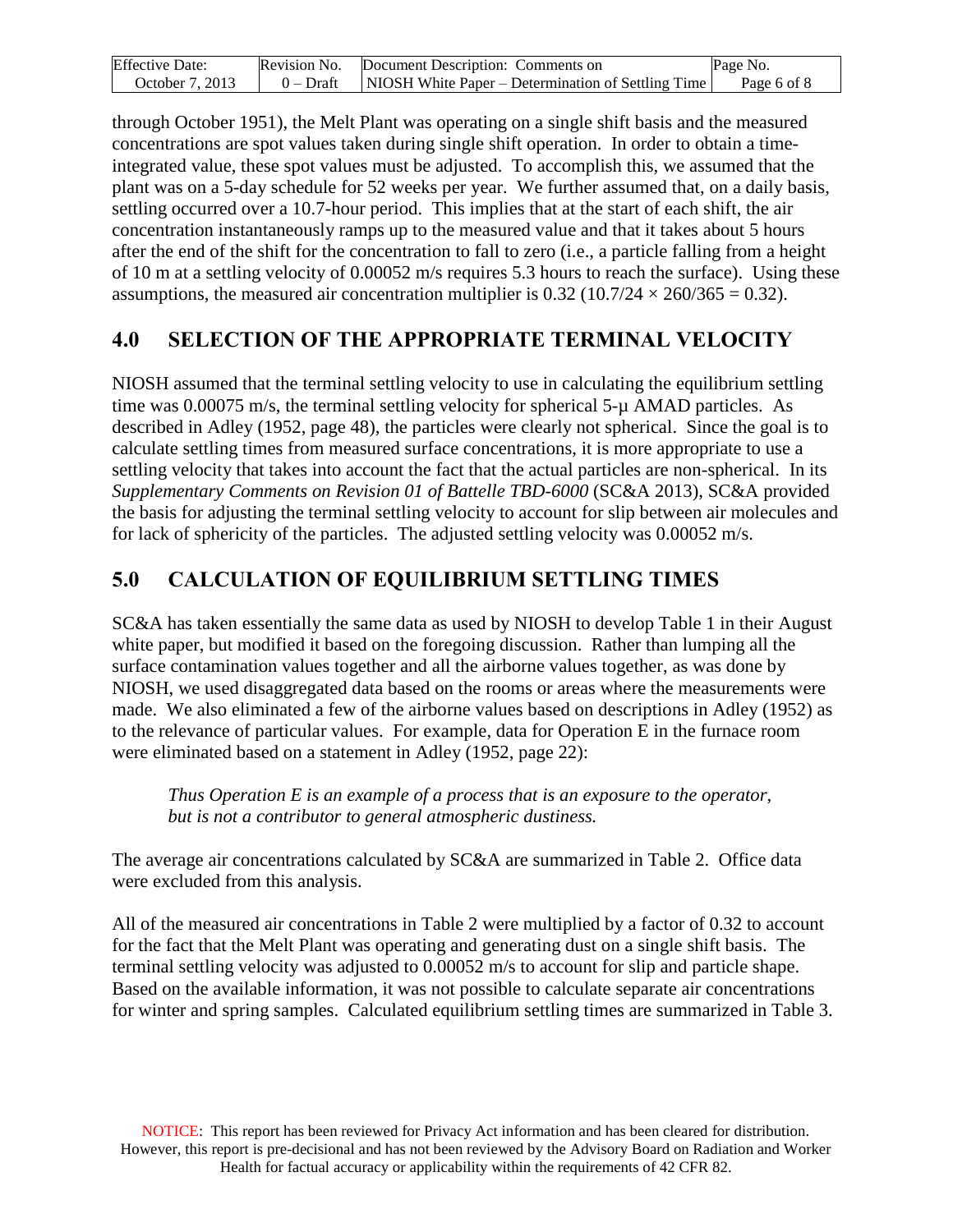| <b>Effective Date:</b> | Revision No. | Document Description: Comments on                  | Page No.    |
|------------------------|--------------|----------------------------------------------------|-------------|
| October 7, 2013        | 0 – Draft    | NIOSH White Paper – Determination of Settling Time | Page 7 of 8 |

|  |  | <b>Table 2. Average Air Concentrations</b> |
|--|--|--------------------------------------------|
|--|--|--------------------------------------------|

| <b>Adley Source</b>       | Location                         | <b>Average Air Concentration</b><br>(dpm/m <sup>3</sup> ) |  |
|---------------------------|----------------------------------|-----------------------------------------------------------|--|
| Table II                  | <b>Furnace Room</b>              | $723*$                                                    |  |
| Table III                 | Saw Room                         | 1,752*                                                    |  |
| Table IV                  | <b>Burnout Room</b>              | 11,849                                                    |  |
| Table VI                  | Oxide Burning                    | 28,631                                                    |  |
| Table VII – Operation B   | <b>Storage Bay Activities</b>    | 1,291                                                     |  |
| Table $VII - Operation C$ | Rod Straightening Activities     | 5,358*                                                    |  |
| Table VII – Operation D   | General Air Samples <sup>a</sup> | 1,569                                                     |  |
| Table VII – Operation E   | <b>Autoclave Platform</b>        | 440                                                       |  |

a – Used only in calculating Main Bay Average

\* – Adjusted based on comments in Adley 1952

#### **Table 3. Recalculation of Equilibrium Settling Times Based on Average Adjusted Air Concentrations**

| Location              | <b>Settling Rate</b><br>$mg$ U/ft <sup>2</sup> /day | <b>Settling</b><br>Rate<br>$\mu$ g/m <sup>2</sup> /day | <b>Measured Surf</b><br>Conc.<br>$\mu$ g/m <sup>2</sup> | <b>Adjusted Air</b><br><b>Concentration</b><br>$\mu$ g/m <sup>3</sup> | Days to<br>Equilibrium |
|-----------------------|-----------------------------------------------------|--------------------------------------------------------|---------------------------------------------------------|-----------------------------------------------------------------------|------------------------|
| Furnace Room - Winter | 0.22                                                | 2,376                                                  | 375.408                                                 | 151                                                                   | 55.4                   |
| Furnace Room – Spring | 0.89                                                | 9.612                                                  | 1,124,604                                               | 151                                                                   | 166.1                  |
| Burnout Room - Winter | 5.72                                                | 61.776                                                 | 9,760,608                                               | 2,469                                                                 | 88.0                   |
| Saw Room – Winter     | 1.14                                                | 12,312                                                 | 1,945,296                                               | 365                                                                   | 118.6                  |
| Saw Room – Spring     | 0.88                                                | 9.504                                                  | 1,111,968                                               | 365                                                                   | 67.8                   |
| Main Bay – Winter     | 1.23                                                | 13,296                                                 | 2,100,768                                               | 2,980                                                                 | 15.7                   |
| Main Bay $-$ Spring   | 1.84                                                | 19.872                                                 | 2,325,024                                               | 2,980                                                                 | 17.4                   |

From this table, it can be seen that the time to reach equilibrium appears to be strongly dependent on whether one is dealing with a large open area (i.e., the Main Bay) subject to a variety of air currents or smaller enclosed rooms where shifting air currents are less likely. The NIOSHproposed use of 30 days to reach equilibrium appears appropriate for large open areas at the Hanford Melt Plant, but understates by a factor of 2 to 5 the time to reach equilibrium in more enclosed settings. For perspective, the Melt Plant was about 200 ft long and 90 ft wide (Gerber 1996), and the Main Bay area occupies about 11,000 to 12,000 square feet of the plant. The smaller enclosed rooms are estimated to be 500 to 1,500 square feet in area.